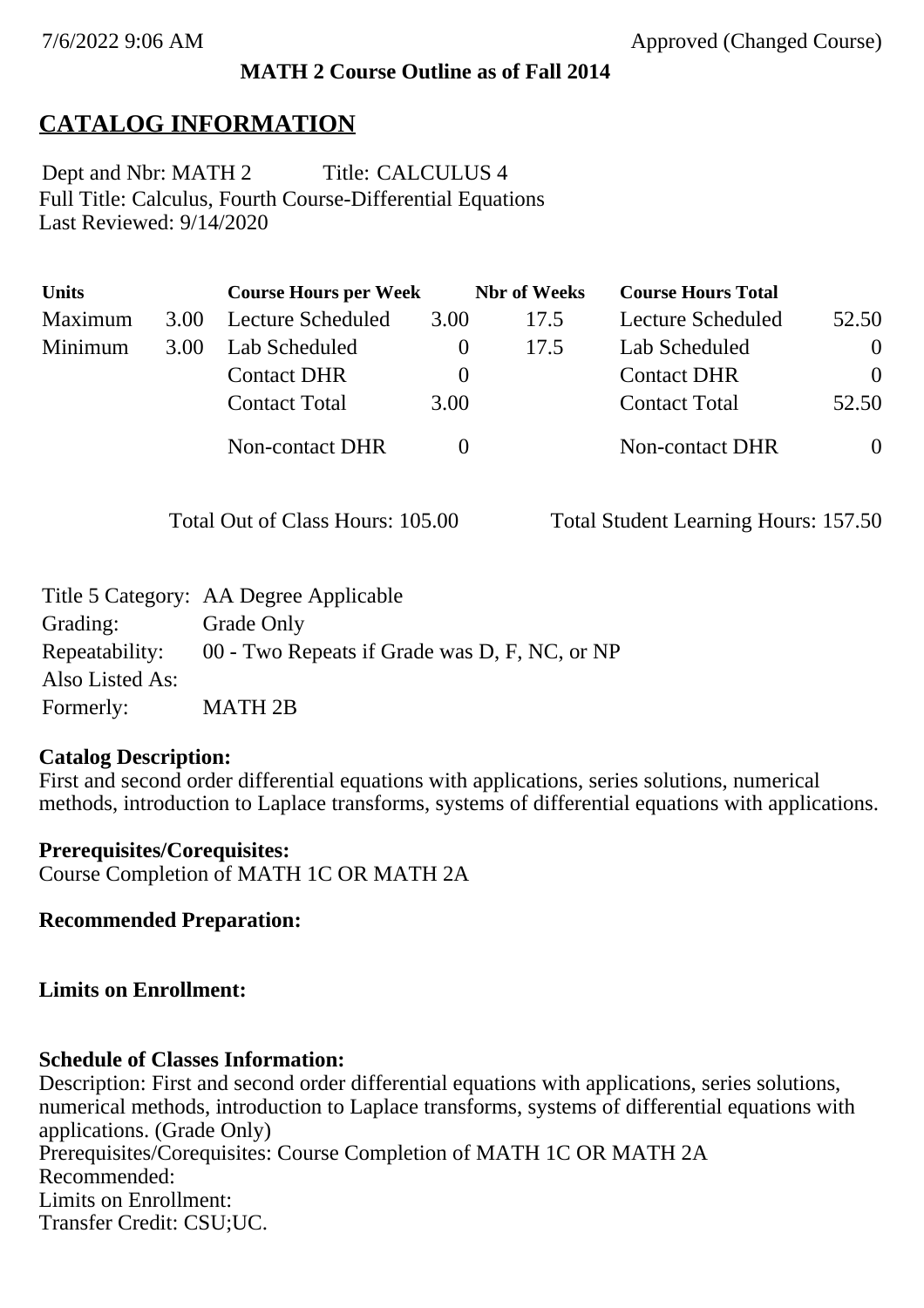## **ARTICULATION, MAJOR, and CERTIFICATION INFORMATION:**

| <b>AS Degree:</b>                 | Area<br>B<br><b>MC</b> | <b>Thinking</b><br><b>Math Competency</b> | <b>Communication and Analytical Fall 1981</b> | Effective: | Inactive: |
|-----------------------------------|------------------------|-------------------------------------------|-----------------------------------------------|------------|-----------|
| <b>CSU GE:</b>                    | <b>Transfer Area</b>   |                                           |                                               | Effective: | Inactive: |
| <b>IGETC:</b>                     | <b>Transfer Area</b>   |                                           |                                               | Effective: | Inactive: |
| <b>CSU Transfer: Transferable</b> |                        | Effective:                                | <b>Fall 1981</b>                              | Inactive:  |           |
| <b>UC Transfer:</b> Transferable  |                        | Effective:                                | <b>Fall 1981</b>                              | Inactive:  |           |

#### **CID:**

| CID Descriptor: MATH 240         | <b>Ordinary Differential Equations</b> |
|----------------------------------|----------------------------------------|
| $SRJC$ Equivalent Course $(s)$ : | MATH <sub>2</sub>                      |

### **Certificate/Major Applicable:**

[Major Applicable Course](SR_ClassCheck.aspx?CourseKey=MATH2)

## **COURSE CONTENT**

#### **Student Learning Outcomes:**

Upon completion of the course, students will be able to:

1. Identify and solve ordinary differential equations and initial value problems using analytical and numerical methods.

2. Identify and solve systems of differential equations.

3. Model and solve applied problems using differential equations and systems of differential equations.

### **Objectives:**

Upon completion of the course, students will be able to:

- 1. Classify differential equations as to order, type, and kind.
- 2. Use slope fields to provide a qualitative analysis of the solutions to a differential equation.

3. Solve homogeneous and exact first-order linear differential equations, including initial value problems.

- 4. Solve separable first-order differential equations, including initial value problems.
- 5. Apply the existence and uniqueness theorems for ordinary differential equations.

6. Use the Wronskian to identify sets of fundamental solutions to higher order linear differential equations.

7. Solve homogeneous and non-homogeneous linear differential equations of second and higher order using

 various techniques such as variation of parameters, undetermined coefficients and the annihilator method.

8. Solve ordinary differential equations using numerical methods such as Euler's method and the method of

Runge-Kutta.

9. Apply techniques of solving differential equations and initial value problems to at least three out of the five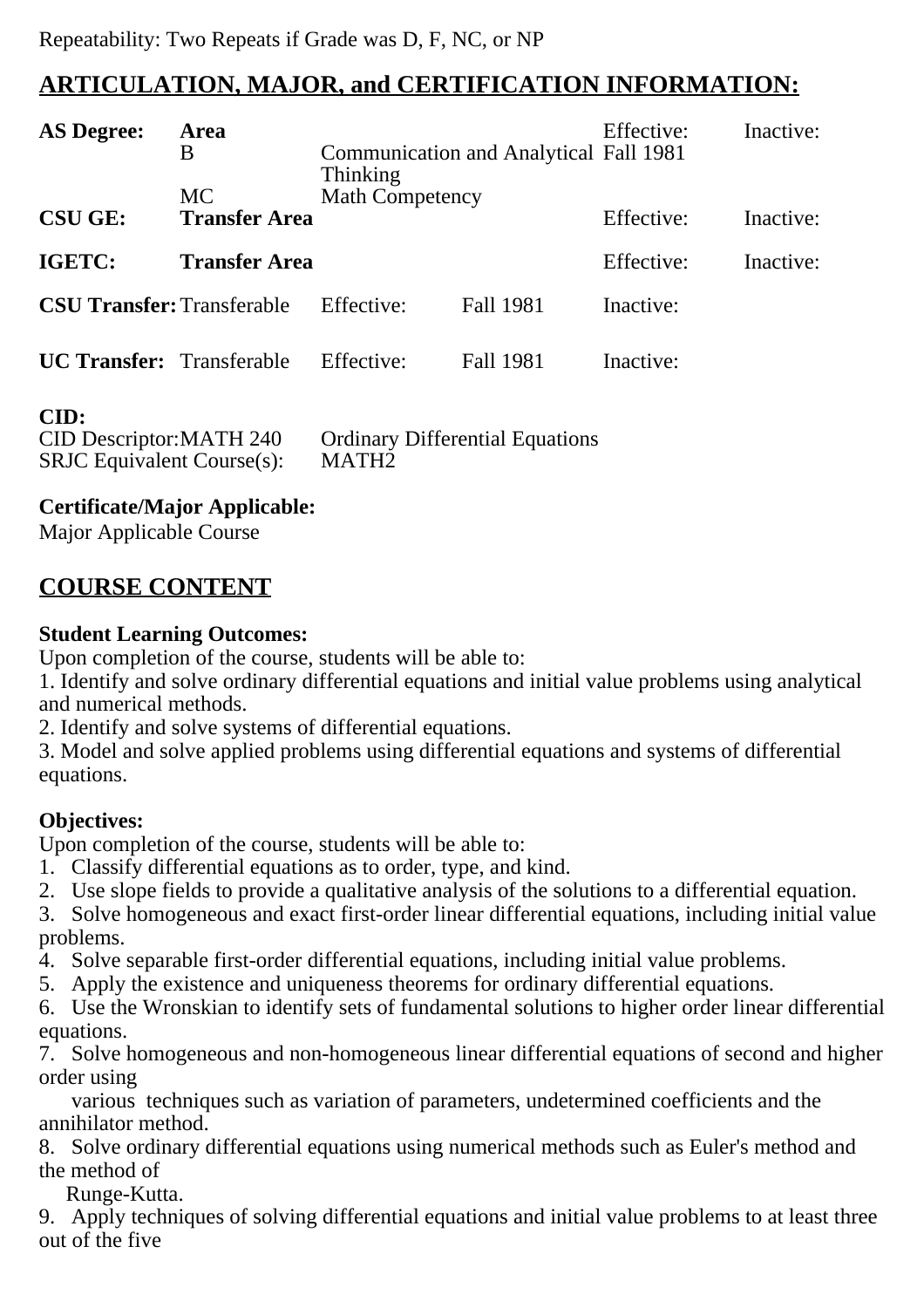following applications.

- a) mixture problems
- b) electrical circuits
- c) population modeling
- d) inductance, resistance and capacitance, LRC circuits
- e) forced oscillations.
- 10. Solve initial value problems using the methods of Laplace transforms.
- 11. Solve systems of differential equations.
- 12. Solve differential equations using power series methods.

## **Topics and Scope:**

- I. Ordinary Differential Equations
	- A. Linear differential equations with applications
	- B. Separable differential equations
	- C. Slope fields
	- D. Existence and uniqueness of solutions
	- E. Use of Wronskian
	- F. Numerical methods including 4th order Runge-Kutta
- II. Introduction to Laplace Transforms
	- A. Laplace transform and inverse
	- B. Use of tables
	- C. Application to linear differential equations
- III. Series Solutions to Differential Equations
- Taylor series solutions to differential equations
- IV. Systems of Differential Equations
	- A. Analysis of phase portraits
		- B. Solution by matrices
		- C. The operator method or Laplace transforms
		- D. Use of systems to solve higher order linear ordinary differential equations
		- E. Applications
			- 1. coupled spring-mass systems
			- 2. compartment analysis
			- 3. other applications

# **Assignment:**

- 1. Daily reading outside of class (20-50 pages per week).
- 2. Problem set assignments from required text(s) or supplementary materials chosen by the instructor (1-6 per week).
- 3. Quizzes (0-4 per week).
- 4. Exams (3-8 per term).
- 5. Projects (for example, computer explorations or modeling activities, 0-10 per term).

## **Methods of Evaluation/Basis of Grade:**

**Writing:** Assessment tools that demonstrate writing skills and/or require students to select, organize and explain ideas in writing.